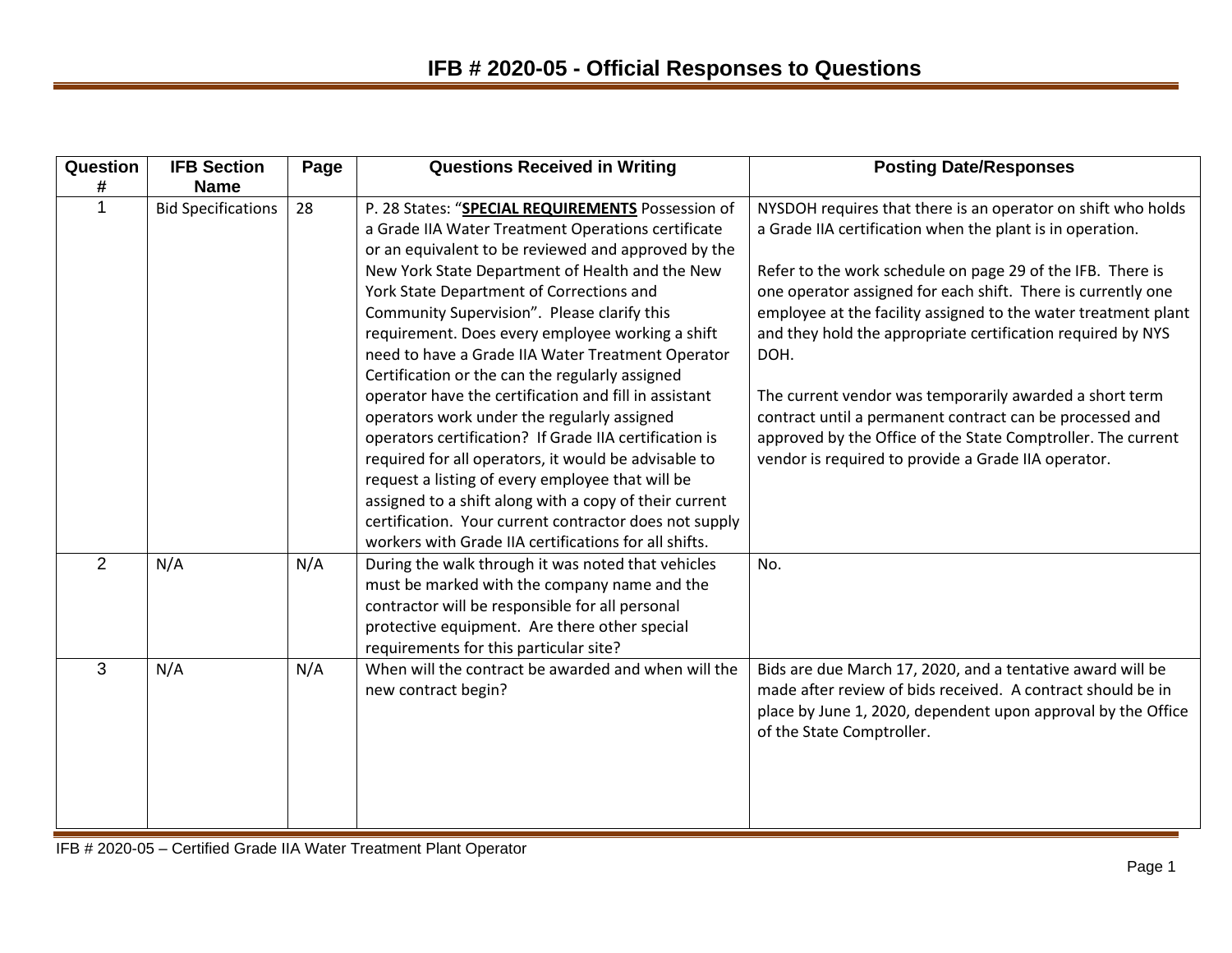| 4              | General<br>Information $-$<br>M/WBE<br>participation     | 8  | IFB states there is a 0% (zero) M/WBE participation<br>goal. As stated in Appendix C IIA, "For purposes of<br>this procurement, DOCCS has determined that the<br>contrast does not offer sufficient opportunities to set<br>goals for participation of MWBE's as subcontractor,<br>services providers, and suppliers to the awarded<br>Contractor. Will the contractor still need to submit<br>an MWBE utilization bid as stated on page 9?                                                                                                                                                                                                                                   | Complete the MWBE utilization plan if you utilize any NYS<br>certified MWBE vendors for this contract.                                                                                                                                                                                                                                                                                                                            |
|----------------|----------------------------------------------------------|----|-------------------------------------------------------------------------------------------------------------------------------------------------------------------------------------------------------------------------------------------------------------------------------------------------------------------------------------------------------------------------------------------------------------------------------------------------------------------------------------------------------------------------------------------------------------------------------------------------------------------------------------------------------------------------------|-----------------------------------------------------------------------------------------------------------------------------------------------------------------------------------------------------------------------------------------------------------------------------------------------------------------------------------------------------------------------------------------------------------------------------------|
| 5              | General<br>Information-<br><b>SDVOB</b><br>participation | 9  | IFB states there is 0%(zero) SDVOB participation goal.<br>Will the contractor still need to submit an SDVOB<br>utilization bid as stated on page 10?                                                                                                                                                                                                                                                                                                                                                                                                                                                                                                                          | Complete the SDVOB utilization plan if you utilize any NYS<br>certified SDVOB vendors for this contract.                                                                                                                                                                                                                                                                                                                          |
| 6              | Checklist for IFB                                        | 4  | Based on the above answers to the above questions<br>please clarify what MWBE/EEO/SDVOB forms will<br>need to be submitted. Are any of these forms still<br>applicable?                                                                                                                                                                                                                                                                                                                                                                                                                                                                                                       | Complete and return the M/WBE and EEO Policy Statement<br>contained in Appendix C of the IFB document.                                                                                                                                                                                                                                                                                                                            |
| $\overline{7}$ | General<br>Information-<br>Prevailing Wage<br>Rates      | 19 | A prevailing wage rate schedule has been provided<br>for this project under case number PRC#<br>2020000691.<br>a. There is no wage classification for Water<br>Treatment plant operator. Has there been a previous<br>determination on specific wage classification<br>applicable to this project?<br>b. On page 28, Bid Specifications - Work Duties, the<br>sixth bullet items references repairs and maintenance<br>of equipment. Has there been a wage classification<br>for the repair and maintenance tasks?<br>c. If there are no applicable prevailing wage<br>classifications for this work, will the contractor be<br>required to submit certified payroll reports? | a. The classification was determined by NYS Department<br>of Labor (DOL).<br>The classification for all duties was determined by NYS<br>b.<br>Department of Labor (DOL).<br>DOL has classified the prevailing wage as Other<br>C.<br>Reconstruction, Maintenance, Repair or Alteration.<br>Occupation is Building, Heavy and Highway, Sewer,<br>Water, Tunnel. Certified payroll reports will be<br>submitted as required by DOL. |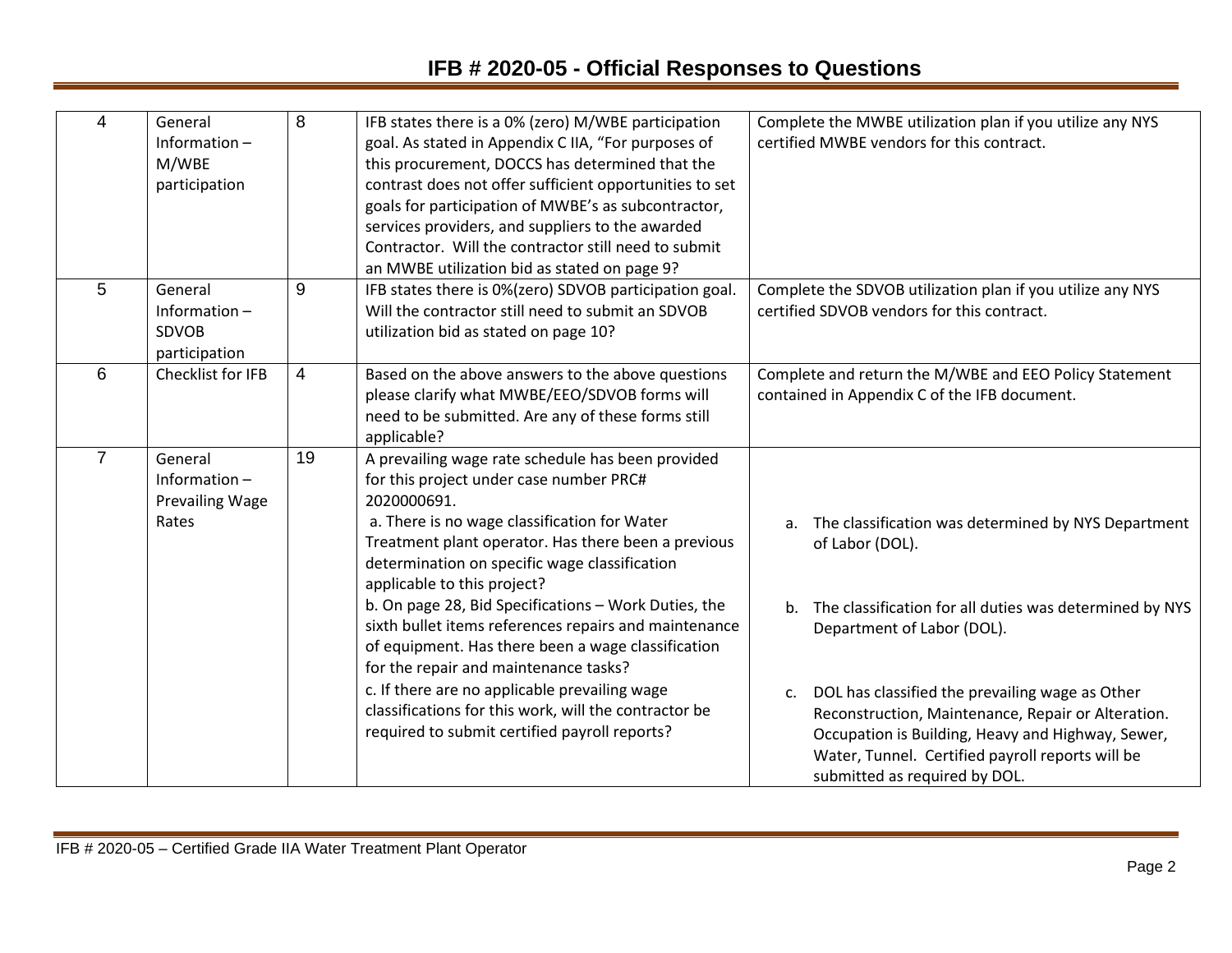| 8 | <b>Bid Specifications</b> | 28 | The objectives of this solicitation include finding a                                       |                                                           |
|---|---------------------------|----|---------------------------------------------------------------------------------------------|-----------------------------------------------------------|
|   |                           |    | qualified contractor for "maintaining proper control                                        |                                                           |
|   |                           |    | and responsible charge of a Grade IIA water                                                 |                                                           |
|   |                           |    | treatment facility."                                                                        |                                                           |
|   |                           |    | a. It is not clear from the specification who is person                                     | a. DOCCS Staff are responsible for shifts that they work; |
|   |                           |    | responsible for the water treatment plant                                                   | Contractor is responsible for shifts that they            |
|   |                           |    | performance? From the site visit it seemed to be the                                        | work. The DOCCS operator (Employee B) is the              |
|   |                           |    | DOCCS staff (Employee B) however the specification                                          | designated Chief Operator. All issues should be           |
|   |                           |    | read differently. Please clarify who will be the person                                     | discussed between DOCCS staff and the contractor.         |
|   |                           |    | in direct responsible charge contractor of DOCCS                                            |                                                           |
|   |                           |    | staff?                                                                                      |                                                           |
|   |                           |    | b. Since Employee B (DOCCS staff) will be operating                                         | b. Same as above. DOCCS Staff are responsible for         |
|   |                           |    | Water Plant at different times, and would be                                                | shifts that they work; Contractor is responsible for      |
|   |                           |    | monitoring the plant performance during those                                               | shifts that they work. All issues should be discussed     |
|   |                           |    | times, what liability does the contractor have should                                       | between DOCCS staff and the contractor.                   |
|   |                           |    | there be issues with water quality?                                                         |                                                           |
|   |                           |    | d. Who provides directions to Employee B<br>(DOCCS staff)? Is it the intent of the contract | C. The DOCCS Grade IIA Certified employee reports to      |
|   |                           |    | that Employee A would be responsible to                                                     | Executive Team at the facility. DOCCS staff may direct    |
|   |                           |    | guidance on plant operating parameters or is                                                | from time to time work that needs to be addressed         |
|   |                           |    | Employee B responsible to provide the                                                       | on a different shift.                                     |
|   |                           |    | operating guidelines to the Contractors staff                                               |                                                           |
|   |                           |    | to execute on their shift?                                                                  |                                                           |
|   |                           |    |                                                                                             |                                                           |
|   |                           |    |                                                                                             |                                                           |
|   |                           |    |                                                                                             |                                                           |
|   |                           |    |                                                                                             |                                                           |
|   |                           |    |                                                                                             |                                                           |
|   |                           |    |                                                                                             |                                                           |
|   |                           |    |                                                                                             |                                                           |
|   |                           |    |                                                                                             |                                                           |
|   |                           |    |                                                                                             |                                                           |
|   |                           |    |                                                                                             |                                                           |
|   |                           |    |                                                                                             |                                                           |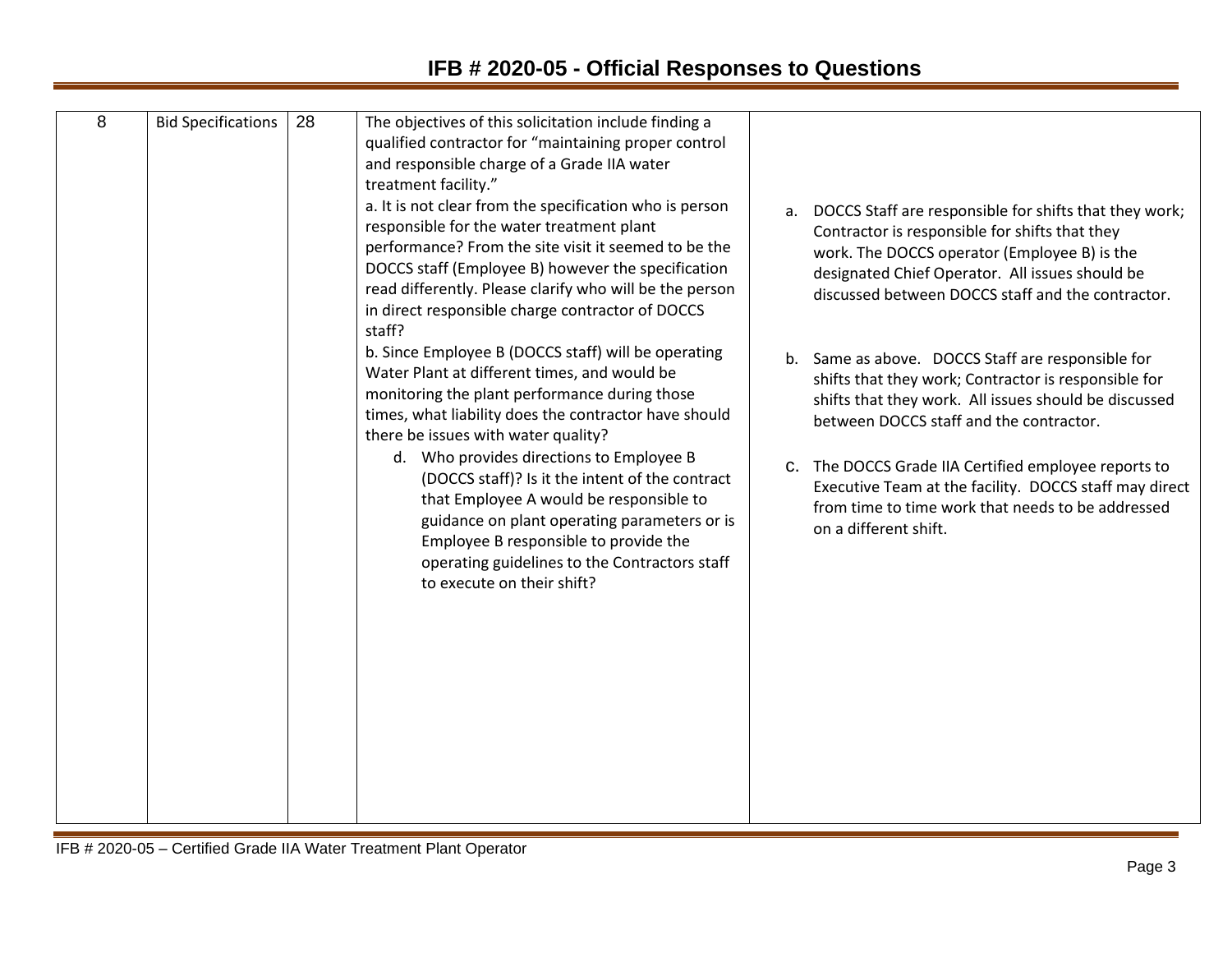## **IFB # 2020-05 - Official Responses to Questions**

| 9  | <b>Bid</b><br>Specifications | 28 | Minimum qualifications states "the contractor shall<br>meet the minimum requirements for a back-up<br>certified operator in accordance with Subpart 5.4 of<br>the New York State Sanitary Code."<br>a. What is the minimum certification level for staff<br>provided by the contractor. Special requirements<br>section indicates DOCCS is seek a certified IIA<br>operator which conflicts with minimum qualifications<br>section. A back-up certified operator is allowed to<br>have a lower classification provided the facility has a<br>Grade IIA on staff. Please clarify the specific<br>certification requirements for the Employee A and for<br>as needed coverage.                                                                                                                                                                                                                                                               | All staff, DOCCS or Contractor, must have a Grade IIA<br>a.<br>Certification to operate the plant at all times.                                                                                                                                       |
|----|------------------------------|----|--------------------------------------------------------------------------------------------------------------------------------------------------------------------------------------------------------------------------------------------------------------------------------------------------------------------------------------------------------------------------------------------------------------------------------------------------------------------------------------------------------------------------------------------------------------------------------------------------------------------------------------------------------------------------------------------------------------------------------------------------------------------------------------------------------------------------------------------------------------------------------------------------------------------------------------------|-------------------------------------------------------------------------------------------------------------------------------------------------------------------------------------------------------------------------------------------------------|
| 10 | <b>Bid</b><br>Specifications | 29 | The bulleted list of work duties includes references<br>to, repair and maintenance of equipment, ensure<br>maintenance program is maintained and<br>implemented, requisition materials and maintain<br>inventory of supplies, supplies chemicals and<br>equipment. It seems like this procurement is labor<br>only contract and it is not clear on what specific items<br>the contractor will be required to provide. Please<br>provide the following clarification of the scope or<br>services the contractor is to provide.<br>a. Is the contractor required to do any maintenance<br>tasks as part of this contract?<br>b. What supplies, spare parts or consumables is the<br>contractor required to provide.<br>c. Will DOCCS be providing all the required lab testing<br>equipment and lab reagents to complete the on-site<br>process monitoring.<br>d. Please clarify what reports the contractor will be<br>required to complete | a. Yes.<br>b. All materials are supplied by facility.<br>c. Yes.<br>d. The contractor will be responsible for daily lab testing, log<br>sheets, logbook, daily update on duties and system. All other<br>reports will be completed by DOCCS employee. |